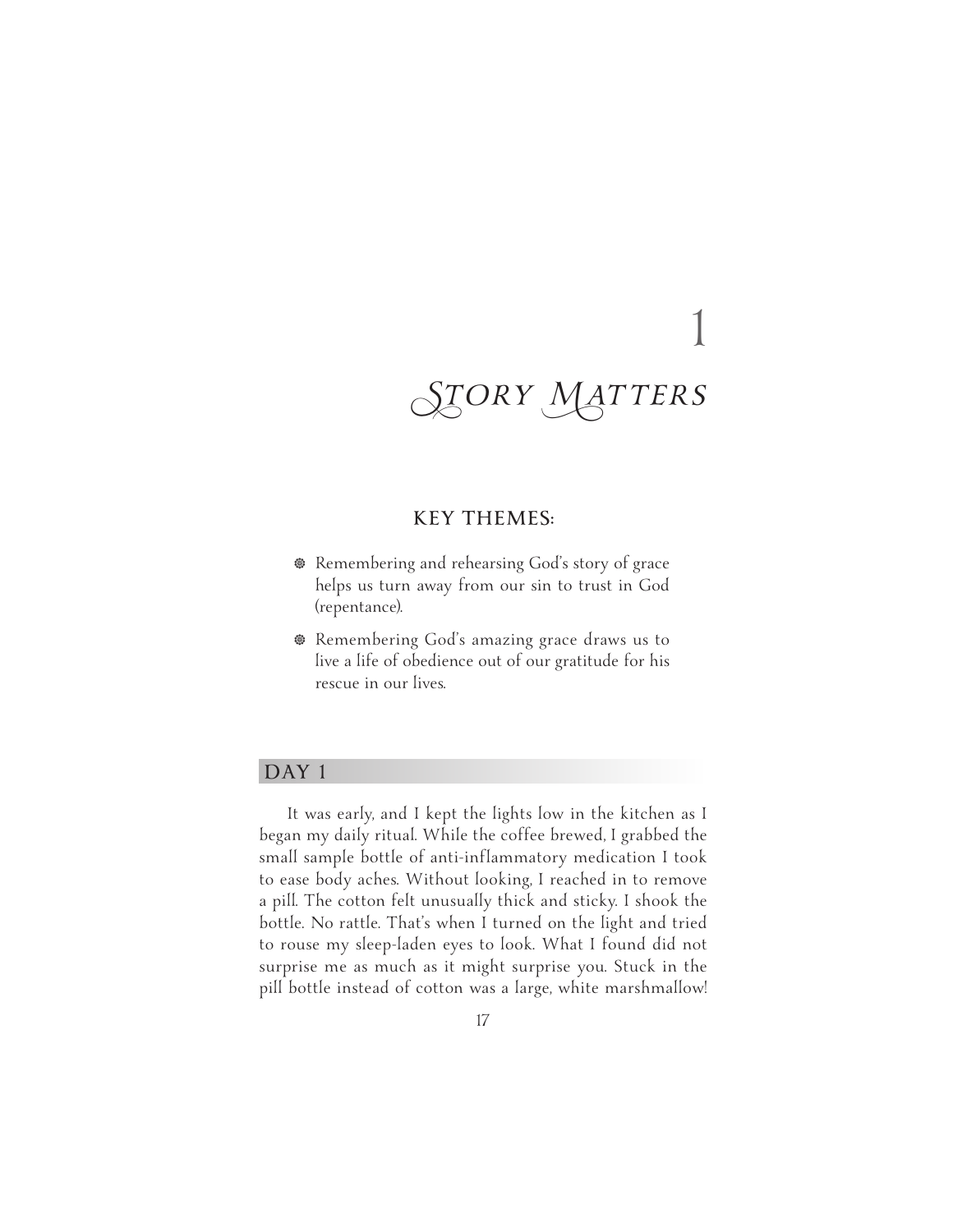As odd as it was, I guessed pretty quickly what had happened. One of my four children must have found the empty bottle and decided to replace the "marshmallow" that I regularly pulled out of it.

God's story matters. Your story matters too. But our stories don't always make much sense to us. Sometimes we can easily figure out an explanation while other times we continue to shake our heads (or our fists) for days at our confusion or disappointment. Psalm 78 shows us how much our story matters by revealing two major characteristics of the biblical narrative.

- First, the Bible as a whole is a very puzzling but absolutely true tale.
- $\circ$  Second, even the simplest stories reveal profound truths.

With these ideas in mind, let's look at Psalm 78 to understand how much our story matters.

# **Engaging Scripture: Psalm 78**

## **Background**

*Genre.* A Psalm: from the Hebrew word *tehillim*, which means "praise." Ironically, over 70 percent of Psalms are actually laments. God wants to hear our full expression of praise, doubt, fear, and hope. He takes all of our emotions and brings them to praise.

—Daniel Taylor, *The Healing Power of Stories*

Our greatest desire, greater even than the desire for happiness, is that our lives mean something. This desire for meaning is the originating impulse of story. We tell stories because we hope to find or create significant connections between things. Stories link past, present, and future in a way that tells us where we have been (even before we were born), where we are, and where we could be going.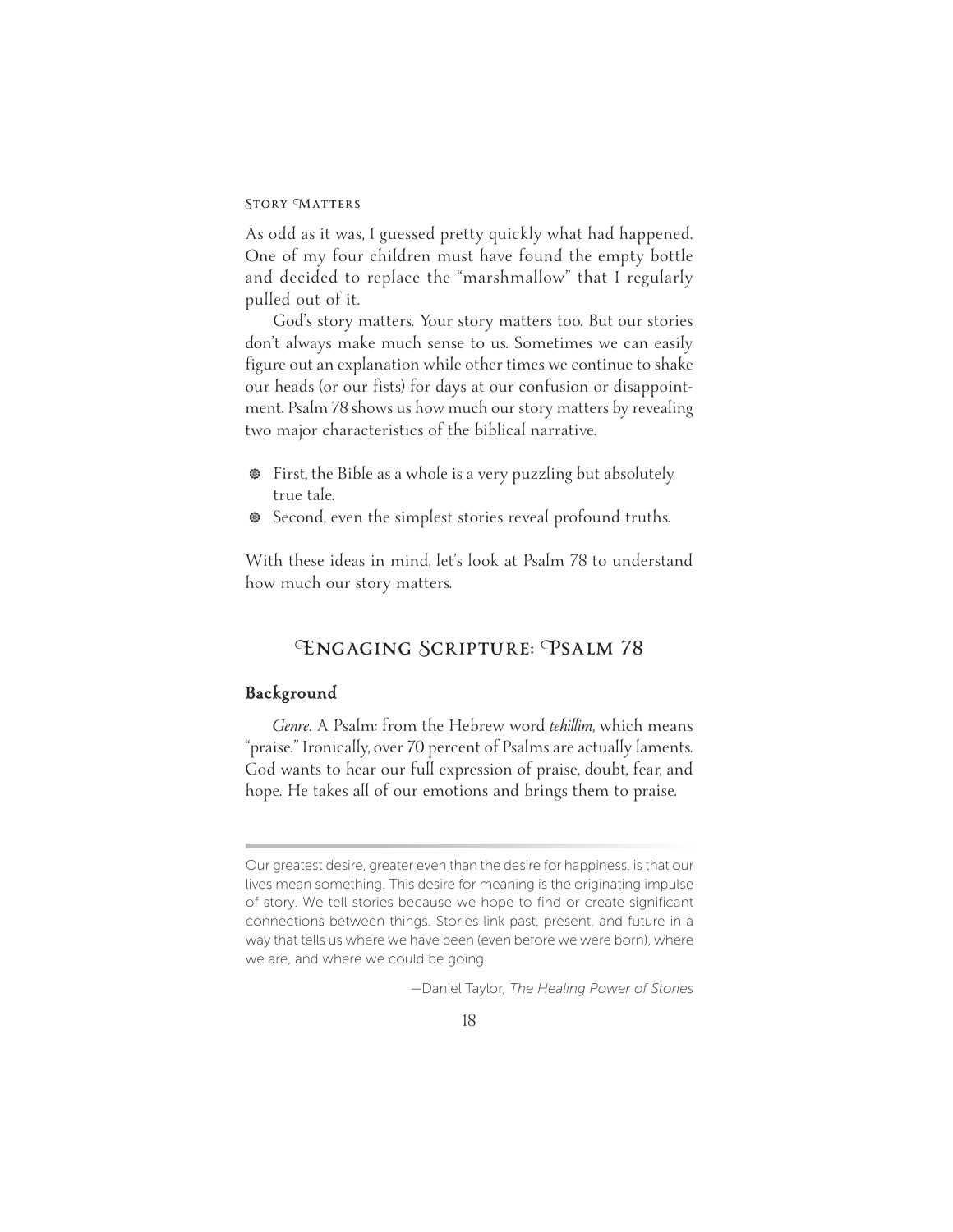*Context.* Psalms are Hebrew poems that are meant to be sung in community worship. These weren't just private prayers to God. Hebrew poetry uses a lot of repetition and rhythm, so we may not always get the full effect in English.

#### **Psalm 78: A Story to Remember**

Psalm 78 is a long Psalm calling the Israelites to remember the story of God's grace and mercy. It depicts Israel's history as one of forgetfulness and disobedience followed by remembrance and repentance. Set aside ten minutes to read the whole Psalm to get a sense of the redundancy of Israel's cycles of sin and the relentlessness of God's mercy and forgiveness. This pattern offers good news to us today, particularly because Christ the Savior brought an end to the cycle of disobedience and rebellion.

1. Read Psalm 78. Choose a verse you would like to memorize for this particular study. Find one that feels personal to you and your story. Write it here or on a note card or sticky note.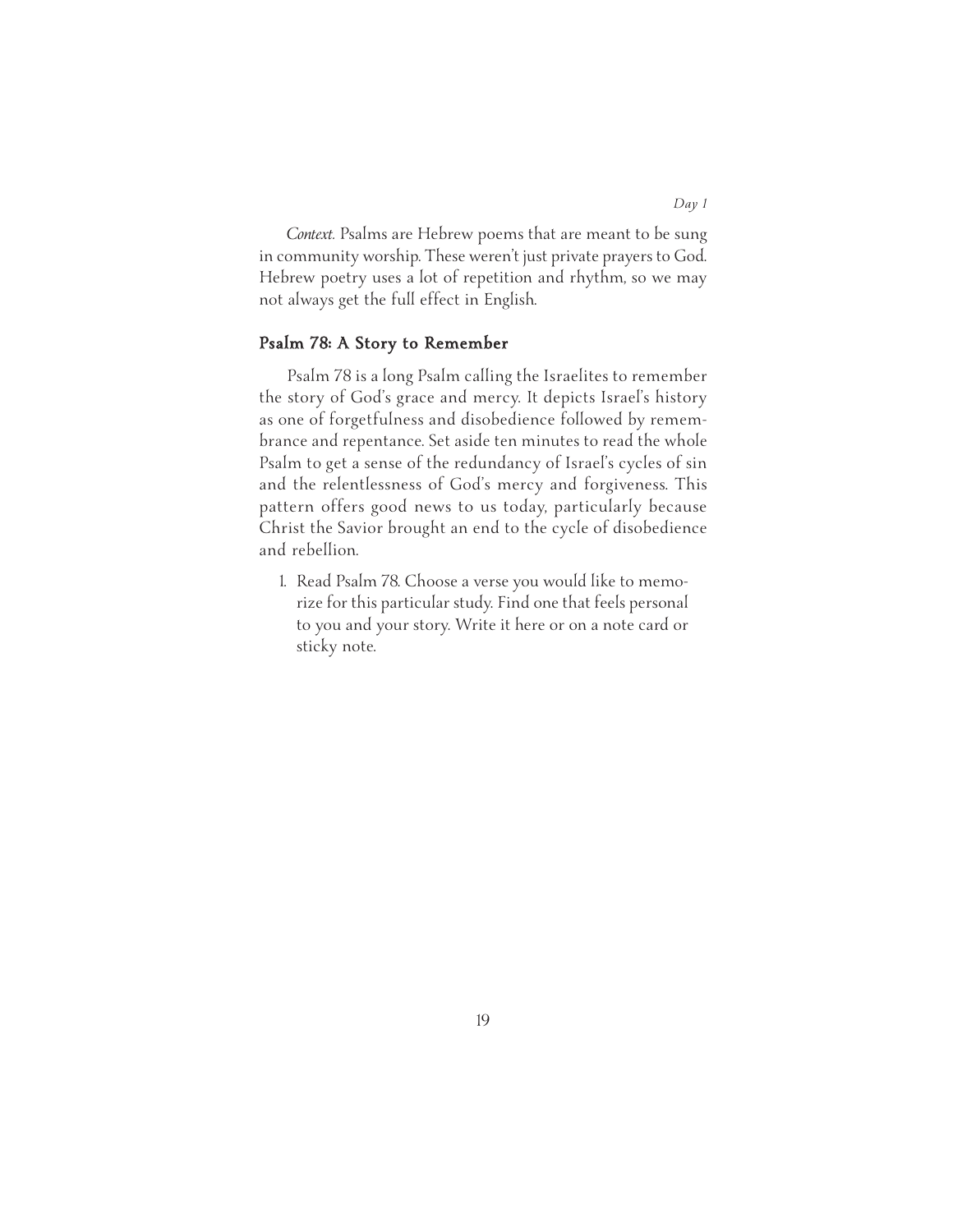The following is an outline of Psalm 78 to help you see some of the cycles:

- Part 1: A Call to Remember and Tell (vv. 1-8)
- Part 2: Forgetting His Works and Wonders (vv. 9–16)
- Part 3: Sin and Disbelief (vv. 17–31)
- Part 4: Repentance, False Repentance, and God's Mercy (vv. 32–39)
- Part 5: More Forgetting and Remembering (vv. 40-64)
- Part 6: End of Story: God's Mercy (vv. 65–72)
- 2. Part 1: Read verses 1–8.
	- a. Asaph asks the people to listen to his teaching. What is the content of this teaching (vv. 2–4)? What do the words "hidden lessons" and "parables" suggest to you about the Israelites' history?

—Tremper Longman III, *How to Read the Psalms* 

The psalms express every emotion that human beings experience. The laments articulate our fear, despair, shame, and anger. The hymns express joy, love, and confidence. As we read the words of the psalmist, they become our own. They help us understand what is going on inside of us. But even more, they minister to us as they direct us toward God.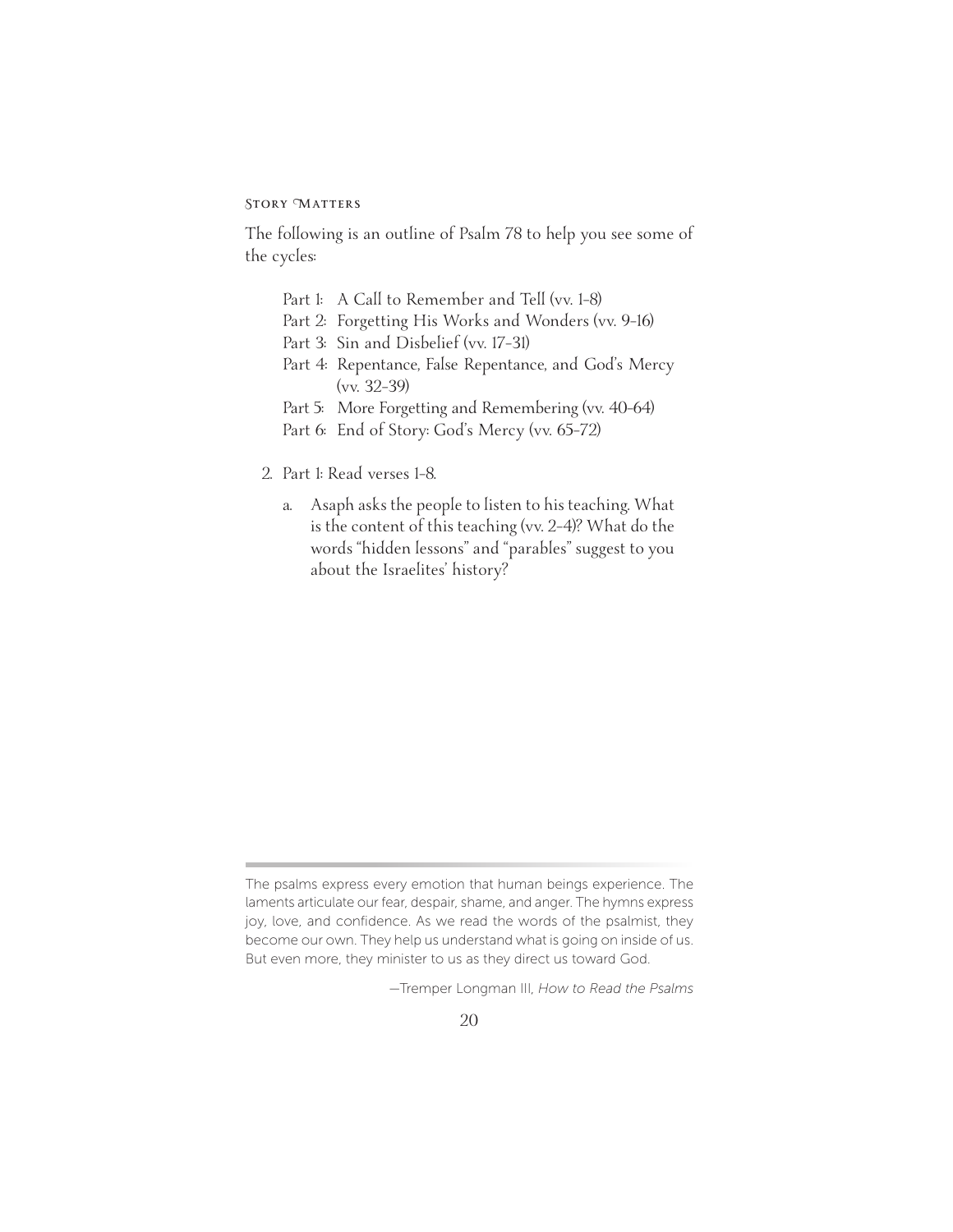- *Day 1*
- b. Describe some of the effects rehearsing this history will have (vv. 6–8). How has telling or hearing stories of rescue and redemption impacted you?

- 3. Part 2: Read verses 9–16.
	- a. Name some of the marvels/miracles the Ephraimites forgot (vv. 13–16). What did forgetting lead them to do (vv. 9–11)?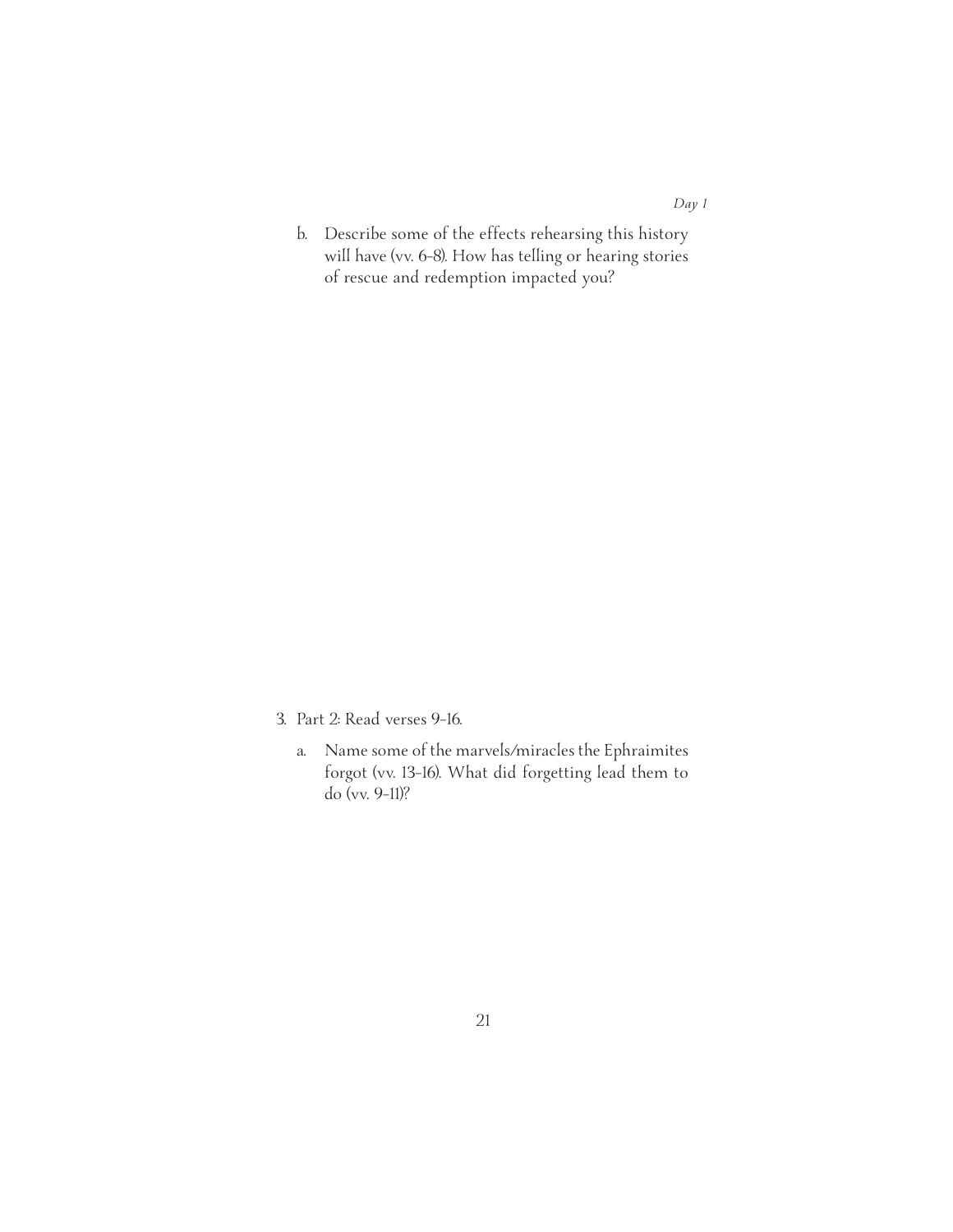b. Do you ever forget stories of how you have been rescued? What happens when you forget?

# **DAY 2**

- 1. Part 3: Read verses 17–31.
	- a. How do the Israelites'sin and disbelief grow and worsen (vv. 17–20)?

b. How does God respond? Name some elements of provision and some elements of discipline (vv. 21–32).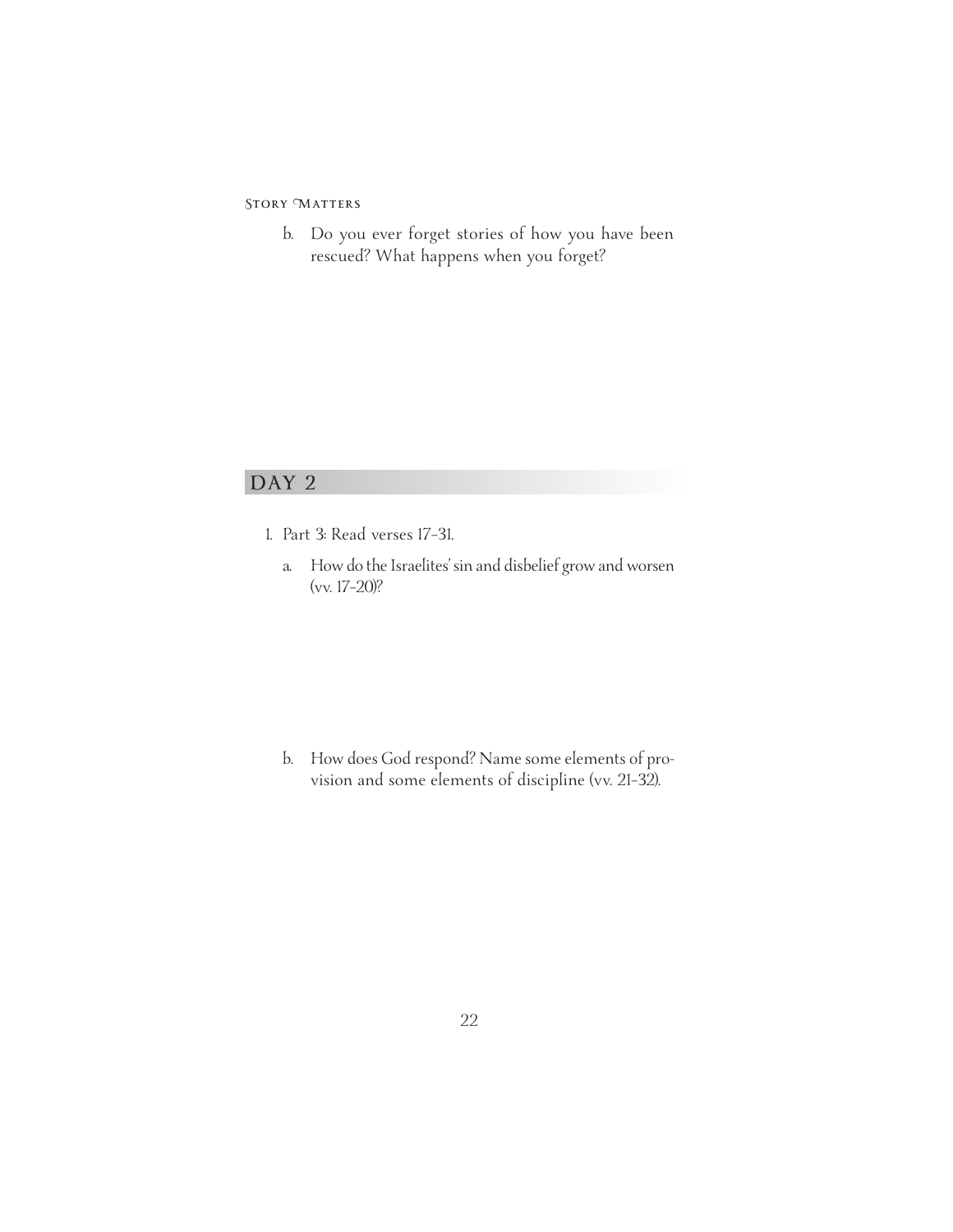#### Theological Theme: Repentance

The word *repent* has gotten a bad rap from street preachers who stand on the corner screaming it. But when understood in the context of the grand narrative of Scripture, it becomes an invitation to freedom. Repentance means to turn away from doing things our own way in order to follow God and rest in his provision and plan for our lives. Psalm 78 invites us to think about this true repentance that is found throughout the Bible.

Parts four and five of the psalm tell of God's chosen people raising their fists at him, shouting their unbelief, and turning their backs on his kind provision. God waits patiently for them to turn back toward him, and when they do not, he brings discipline with the purpose of leading them to repentance.

The people initially seem to repent, but verse 36 tells us their repentance only appeared to be sincere. In fact, they were flattering God, or as Eugene Peterson puts it in *The Message*, "They didn't mean a word of it; they lied through their teeth the whole time. They could not have cared less about him, wanted nothing to do with his Covenant." False repentance often involves people working harder to do better in their own effort. It is often motivated by a desire to stay out of trouble and is marked by a goal of keeping the peace.

True repentance comes from the heart. It trusts in our Savior, Jesus Christ, to bring about the change, while it cooperates with God in that transformation. Its motivation is godly sorrow, a real sense of having harmed God by living life our own way. The end goal is to restore shalom, which means hoping and looking for reconciliation between God and others.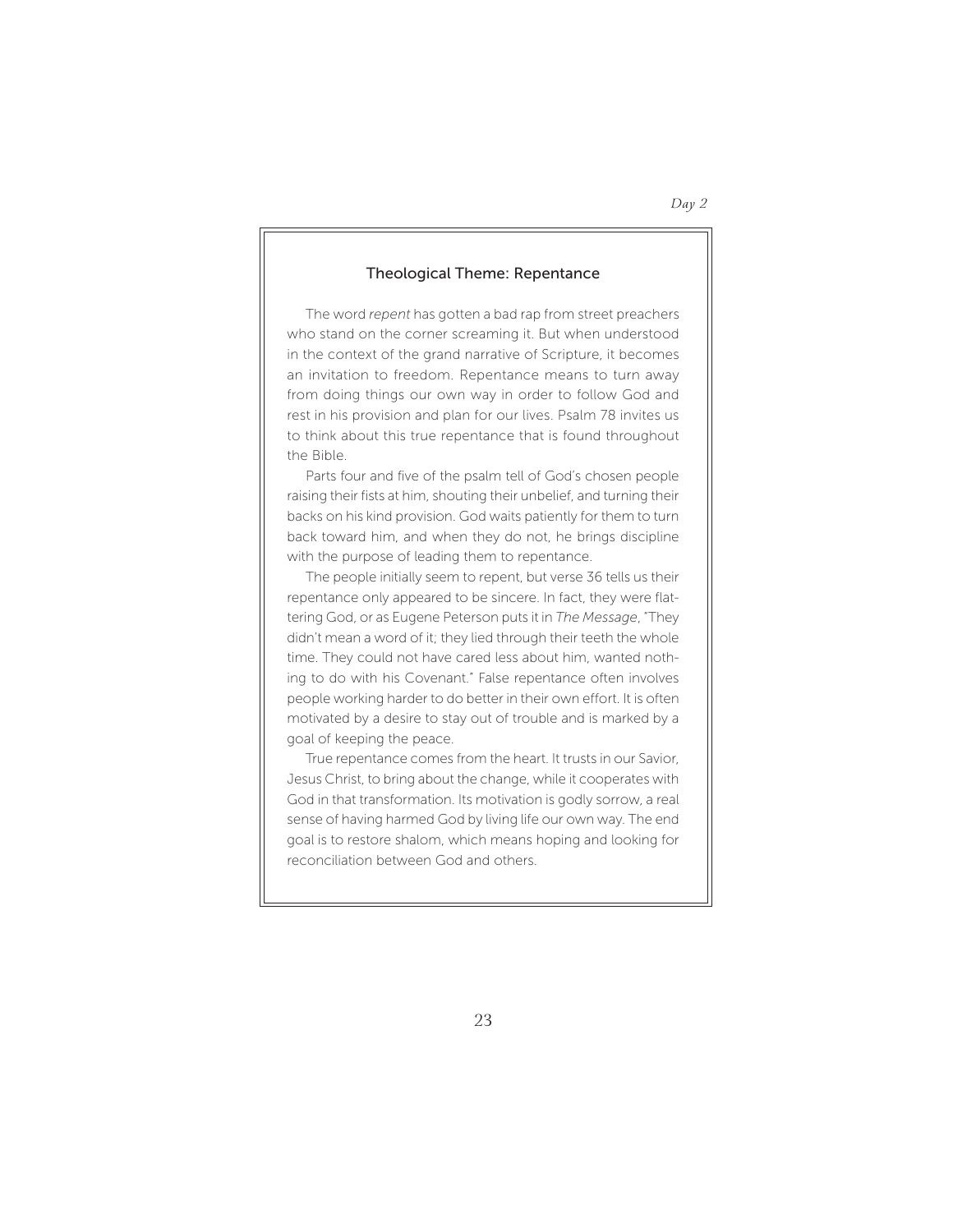c. Why did God respond the way he did? What kind of response was he hoping to evoke? (Read Heb. 12: 5–11.)

- 2. Parts 4 and 5: Read verses 32–64.
	- a. What result does God's punishment have (vv. 32–37)?

b. What reason does the psalmist give for God's choice not to destroy the Israelites? What does this show us about ourselves? What does it show us about God and the basis for our salvation (vv. 38–39)?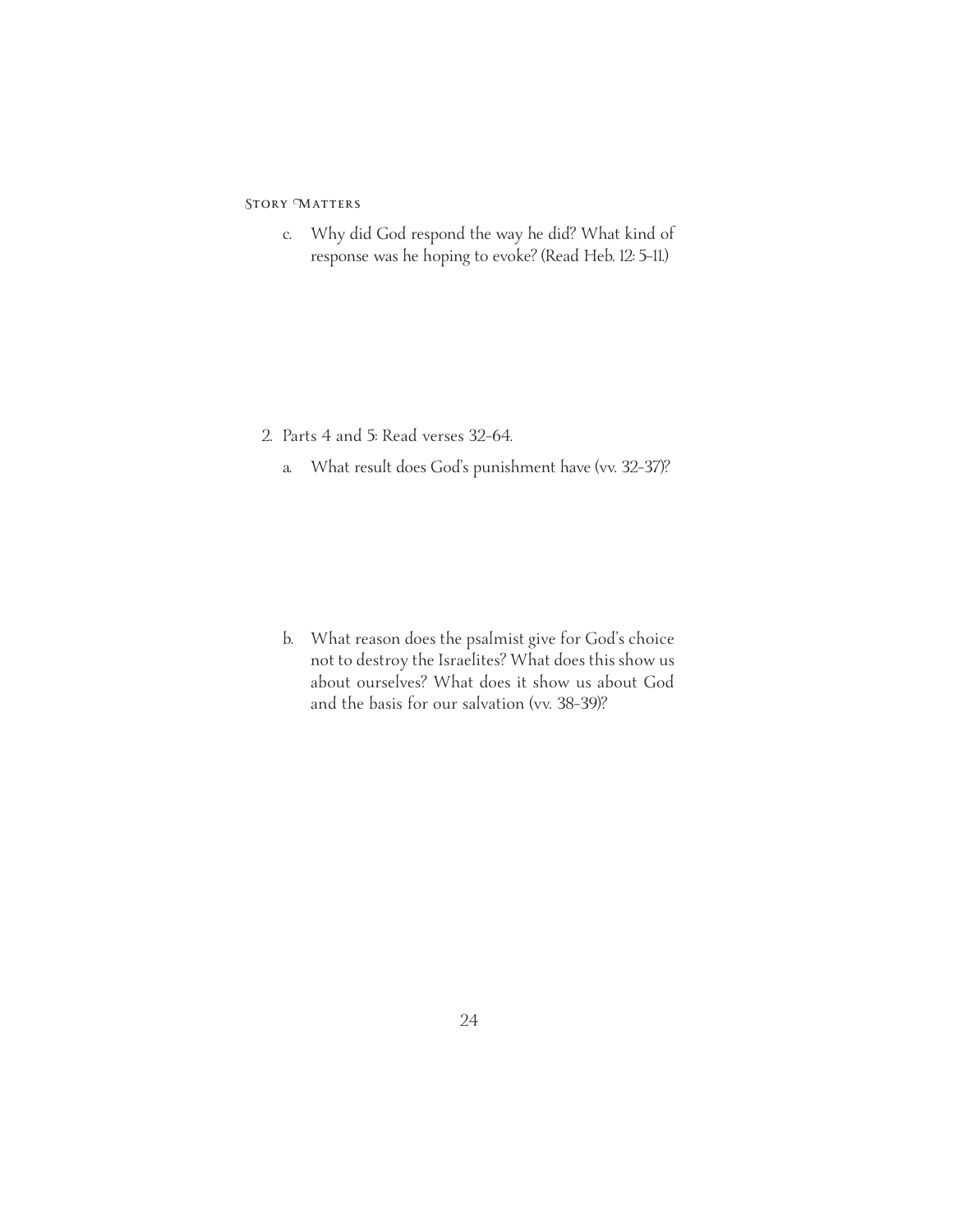- 3. Part 6: Read verses 65–72.
	- a. The psalm ends depicting God's amazing grace to the Israelites. What does God do for the Israelites (vv. 68–70)?
	- b. What is hopeful about the way the psalm ends (vv. 70–72)?

Asaph tells us a very strange story in Psalm 78. In verse 2, the Hebrew words for "story" are *mashal* and *chiydah*, which suggest puzzles, hard questions, and riddles. Asaph may have chosen these words to communicate that Israel has a puzzling history. Perhaps he is saying, "Listen to this history and try to explain why people would repeatedly reject a God who not only performs such signs, wonders, and miracles, but who bothers to retrieve this stubborn, disobedient people. What kind of sense does it make to be so faithless and fickle in light of the Lord's unfailing love and kindness? And what kind of sense does it make to be so faithful and loving in light of the Israelites' faithlessness and forgetfulness?"

**• Review your memory verse. Say it aloud three times.**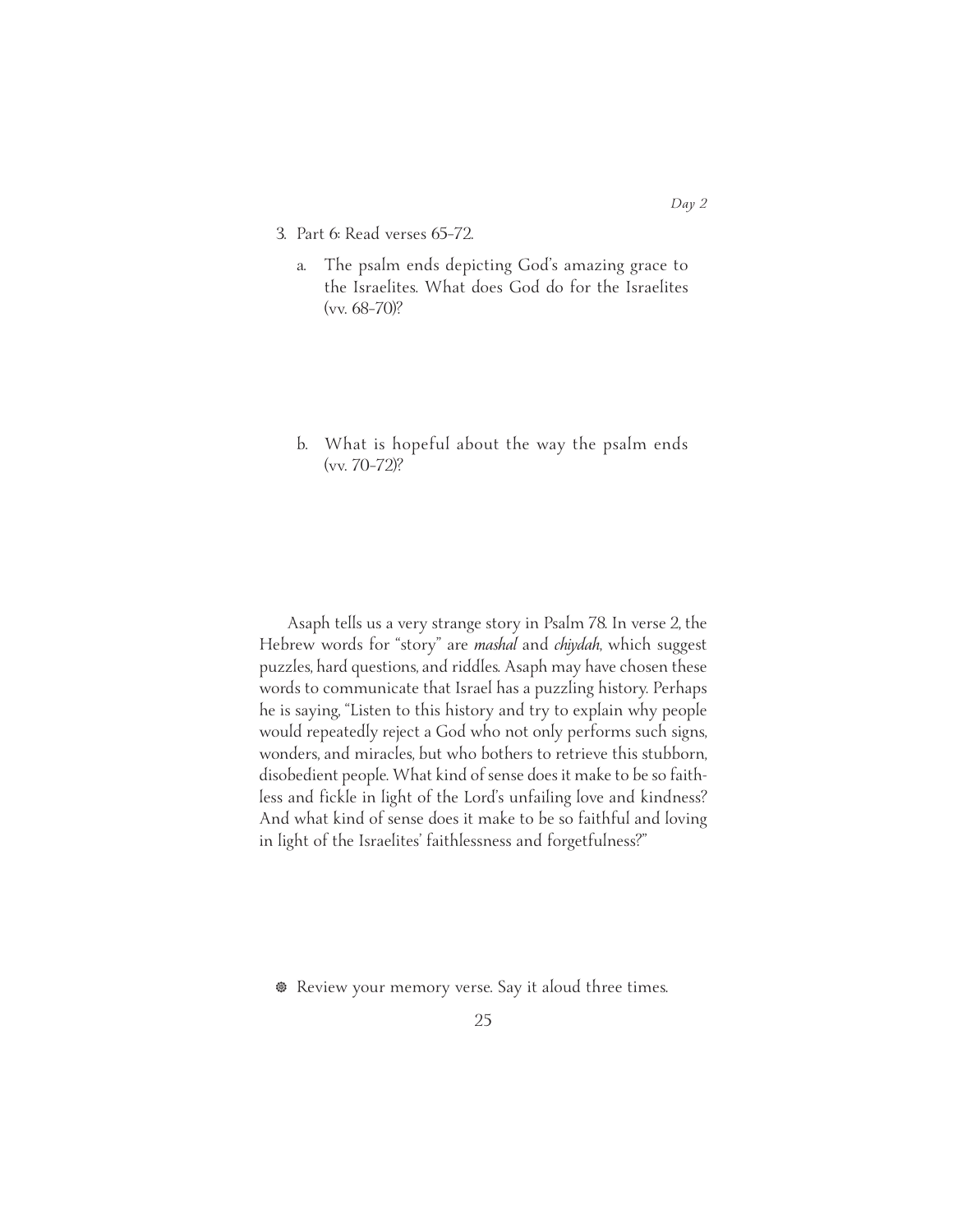#### **DAY 3 & DAY 4**

# **Entering Your Story**

#### **A "Living Stone" Story**

Joshua 4 tells a story in which the Israelites are instructed to gather stones from the riverbed God had dried up so they could cross it. It seems a little bizarre, but Joshua explains the following to his people: "In the future, when your children ask you, 'What do these stones mean?' tell them that the flow of the Jordan was cut off before the ark of the covenant of the Lord. When it crossed the Jordan, the waters of the Jordan were cut off. These stones are to be a memorial to the people of Israel forever" (Josh. 4:6–7). Our stories are our memorials of what God has done for us. As we learn to collect and recollect them, our faith will grow. The following story is an example:

Many years ago a tragedy struck our church family. Our youth pastor's wife had been badly burned in a grease fire. With burns covering 38 percent of her body, she lay like a bandaged mummy in the burn treatment center nearby; her hope for full recovery looked bleak. I was struggling with God over the situation, praying my childish criticisms. "If you are going to treat these two dear young servants like this, I quit! Why should I trust you when you let things like this happen? What kind of God are you?"

I was depressed and angry, but as a mother, I could not stay in my study sobbing all afternoon. I had to take my children to swim lessons at the local health club. I sat glumly at the edge of the pool, feet dangling in the water, staring into it hoping for clarity to come. A gentleman came and stood next to me, watching his grandson. He remarked, "Boy, I had a tough run tonight!" I looked toward him and found myself eye level with his right leg, which bore a ghastly scar beginning near his ankle and stretching up above his knee. The scarred leg stood in a running shoe elevated by a platform. I knew this man, and I knew his story well. Because I knew his story, I had the strange urge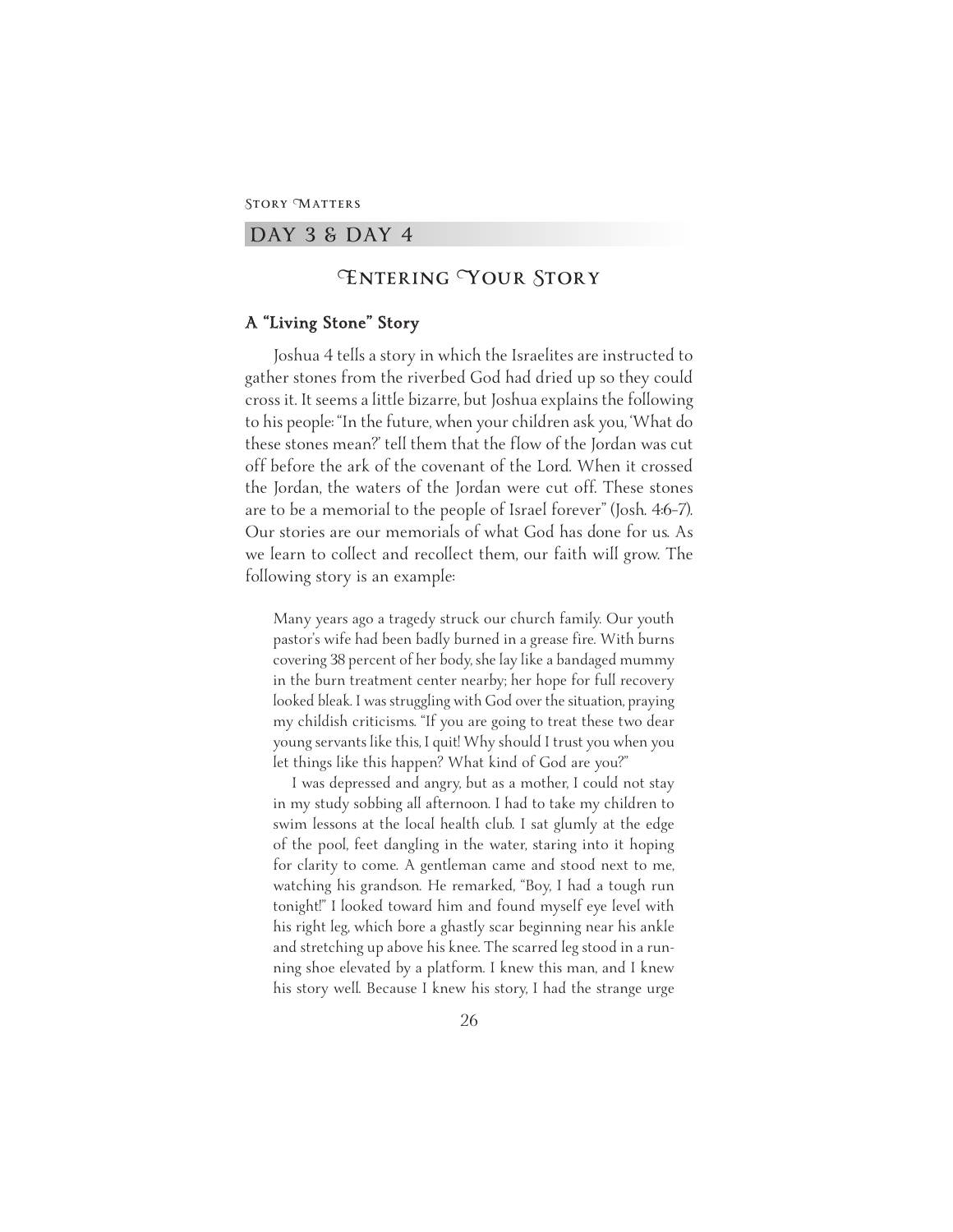to laugh at his complaint of a tough run. God had placed beside me a living stone.

Let me explain my seemingly cruel urge to laugh. This man was one of my husband's former patients. About five years before, early on a Sunday morning, my husband, an orthopedic surgeon, was called into a horrible trauma involving this man. A local pastor, he had arisen well before dawn to complete a training run for the New York marathon before he led multiple church services. He was running on a major highway and a drunk driver had crossed the road and struck him from behind. After seeing the pastor's wound, Kip feared the injury might end in amputation of the limb—the leg was shattered, and the wound was full of road rash that could easily lead to infection. The idea that this man might ever run again did not cross Kip's mind.

And there he stood next to me, wondering like any other runner why his run had been difficult that evening. God had so healed him that he hardly gave a thought to the devastation that this leg had endured some five years before. It was a living stone—in living color and flesh—a picture to me of what God can do when all seems hopeless.

Choose one of the topics below to reflect on how your story matters. Question 1 takes you through any story. Question 2 is focused on a "Living Stone" story.

- 1. Think of some stories in your life that seem confusing.
	- a. Without trying to explain them, write down what is confusing about them.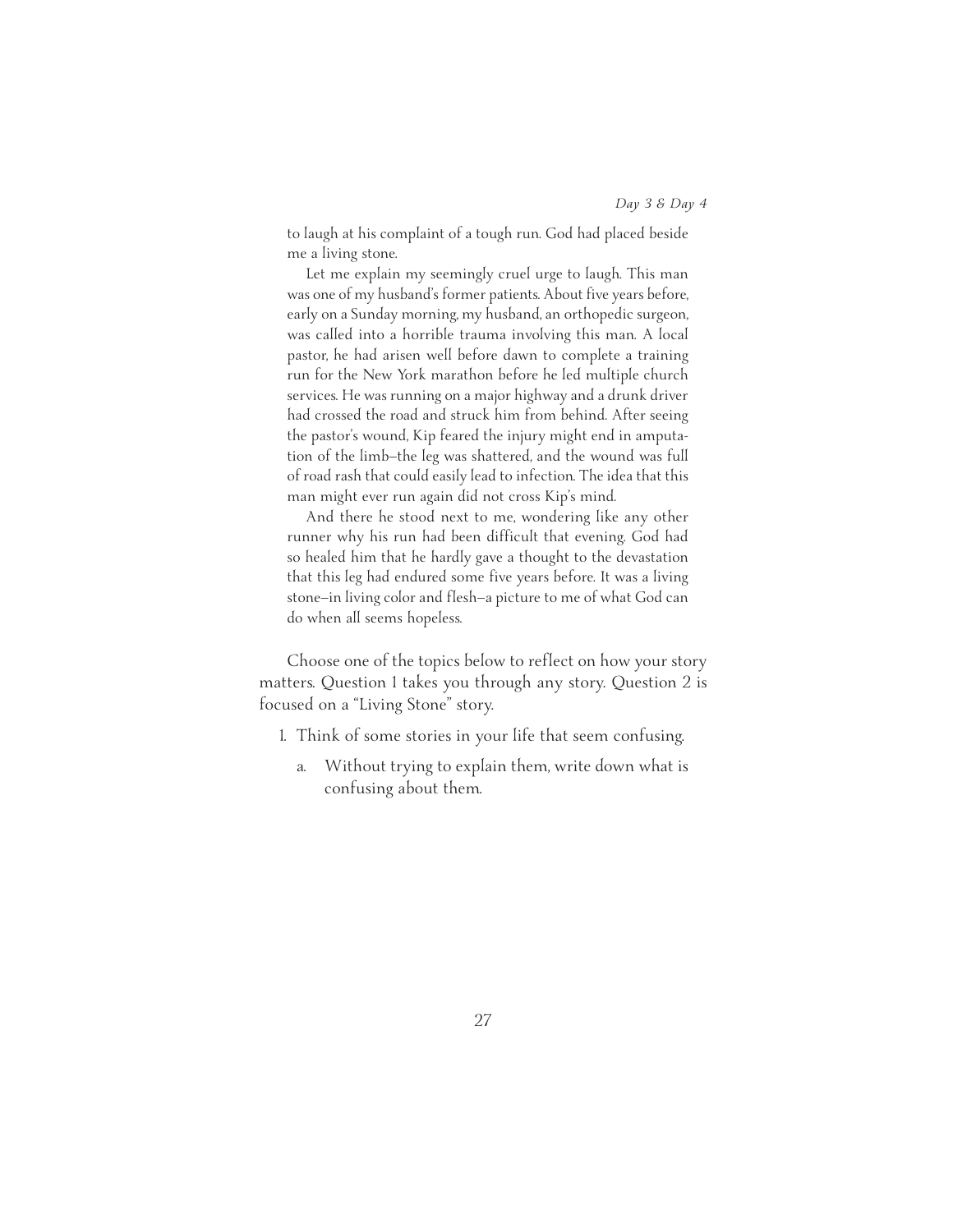b. Write out one of the confusing stories of your life. Don't try to bring resolution, but consider writing a prayer at the end about what confuses you.

- 2. Write out a "Living Stone" story (see example above). Use the following guiding questions to get you started. Ask the Holy Spirit to help you remember and to write the story as you recall it.
	- a. Can you think of a time when you felt doubt and desperation, but you were encouraged to set your hope anew on God?
	- b. What was the difficult situation you faced?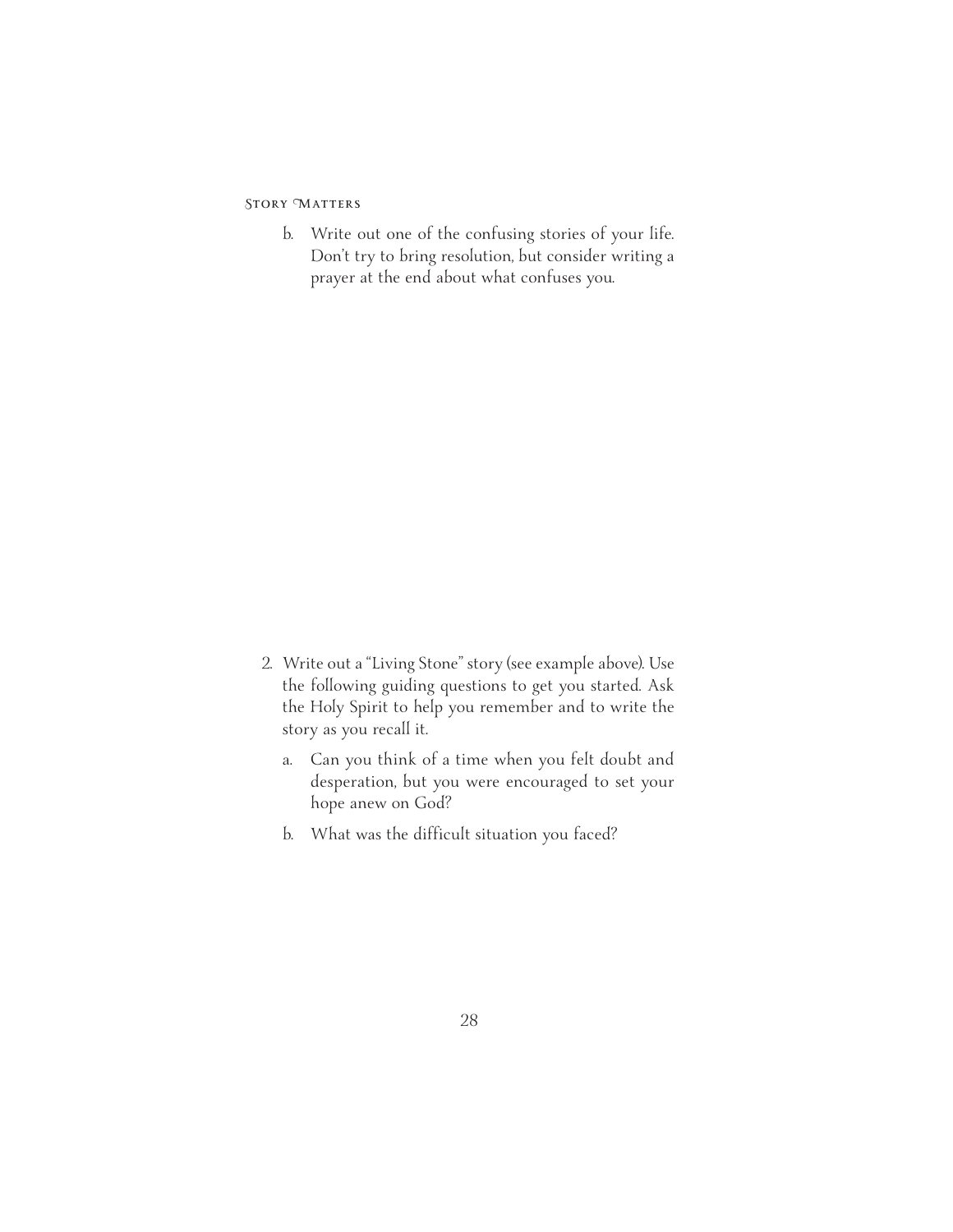*Day 5*

c. Did God remind you of how he had rescued you in previous situations? If so, what was the reminder (some possibilities: a story, a visual reminder, a song)?

# **DAY 5**

# **Living Story**

1. Review Psalm 78:32–37. About the repentance of the Israelites, Eugene Peterson says, "They didn't mean a word of it; they lied through their teeth the whole time. They could not have cared less about him, wanted nothing to do with his Covenant" (MSG).

Repentance is not a decision of the will to do right instead of wrong. It's an internal shift in our perceived source of life. Ultimately repentance is a humble broken return to God, but there's a catch. We are utterly unable to do it. Repentance is not something we can decide to do and then do it; it's something God works in us. Then what's our part? Our part is getting ready for God to work repentance in us. Before God can turn us, we have to become deeply dissatisfied with the way things are now. That's where we're hungry for change and hopeful that change is possible.

<sup>—</sup>Dan Allender, *The Wounded Heart: Hope for Adult Victims of Childhood Sexual Abuse*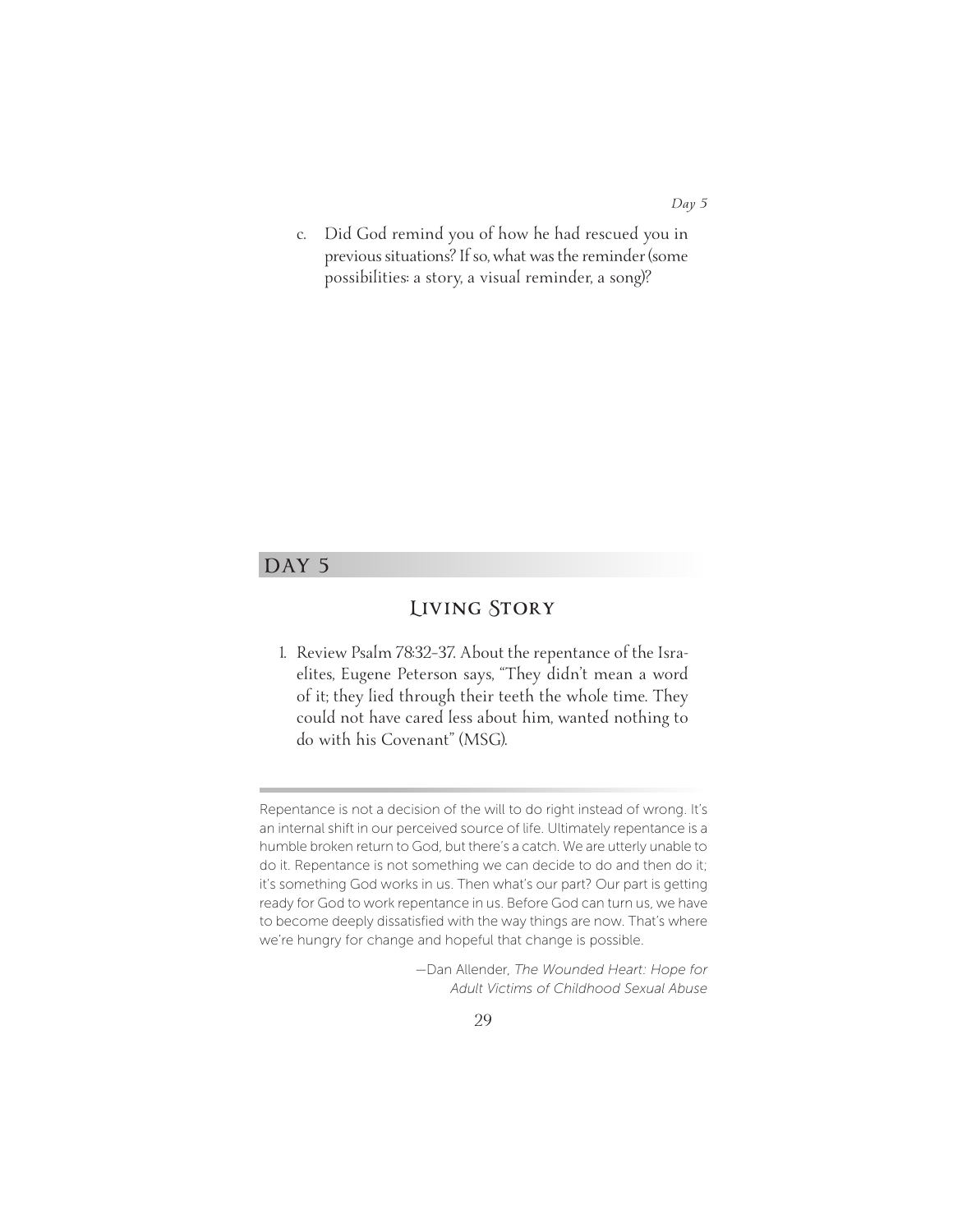- 2. Consider the following pitfalls of false repentance, then check the traps you have fallen into. Make notes about when you recall doing any of the following:
- $\Box$  Feeling sorry about the consequences of your sin, but not the heart attitude underneath (being sorry you got caught, not sorry you did it).

 $\Box$  Focusing on doing better and working harder.

 $\Box$  Ignoring the heart attitude underlying the behavior-pride, self-righteousness, fear, or demandingness.

! Asking someone to forgive you so you can feel better about yourself.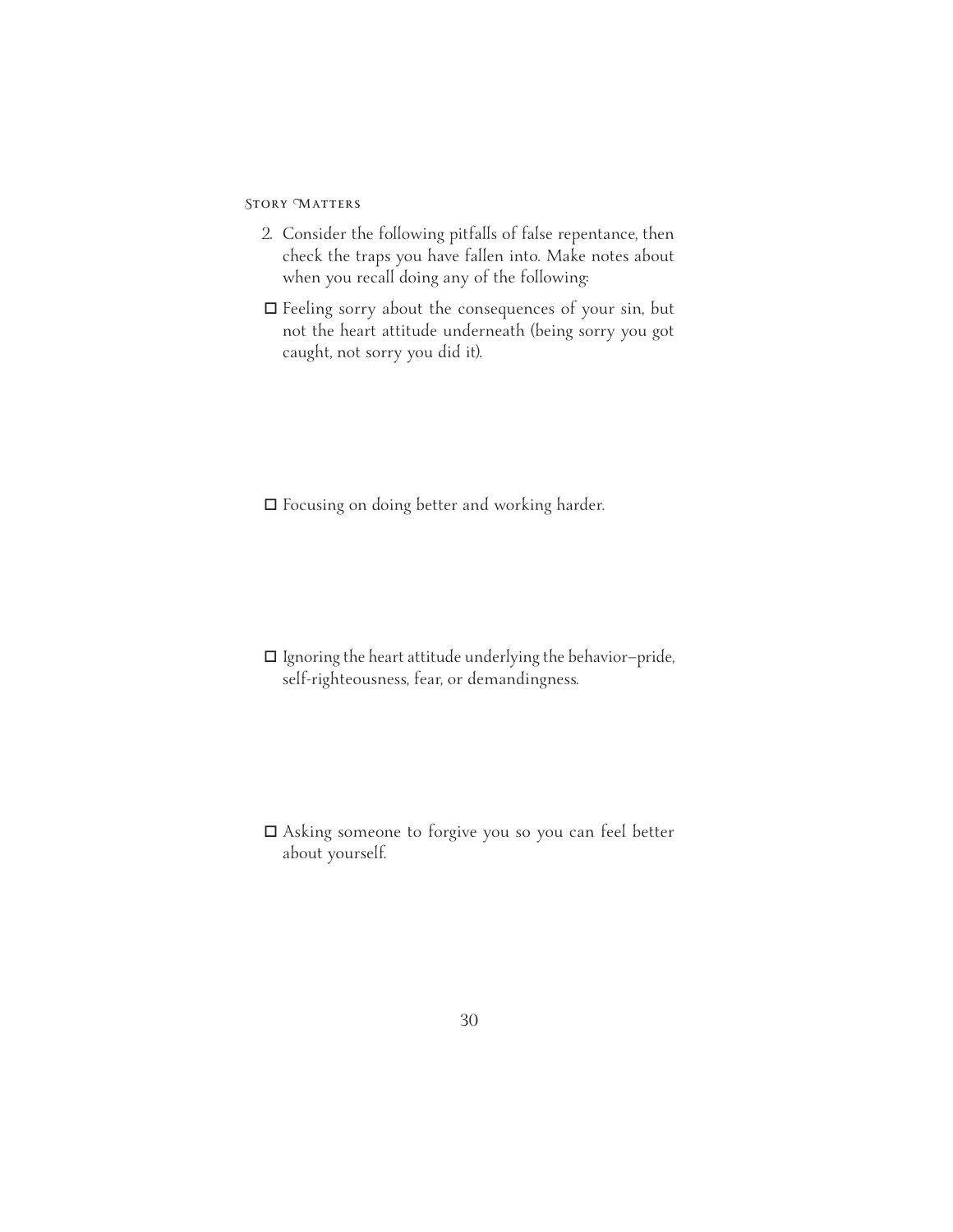- 3. Below is a list of marks of true repentance. Pray about these, remembering times of turning that were characterized by these attitudes. Ask God to continue to grow you in a lifestyle of repentance.
- □ Overwhelmed by God's grace.
- $\Box$  Humbled by the depths of demandingness in our own hearts.
- $\Box$  Feeling sorrow that we have hurt another in our sin.
- $\Box$  Knowing that only God can transform our hearts.
- $\Box$  Turning away from the things that make our hearts feel safe, secure, and significant and instead trusting in God to provide those things.

# **Praying Story**

Choose one of the following options for praying the story of this chapter:

1. Write a prayer of thanksgiving, thanking God for some of the marvelous works he's done in your life.

The shortest road to repentance is remembrance. Let someone once recall what they used to be and reflect on what by God's grace they could be, and they will be led to repent, turning back from their sin to their Saviour.

<sup>—</sup>John Stott, *Authentic Christianity*